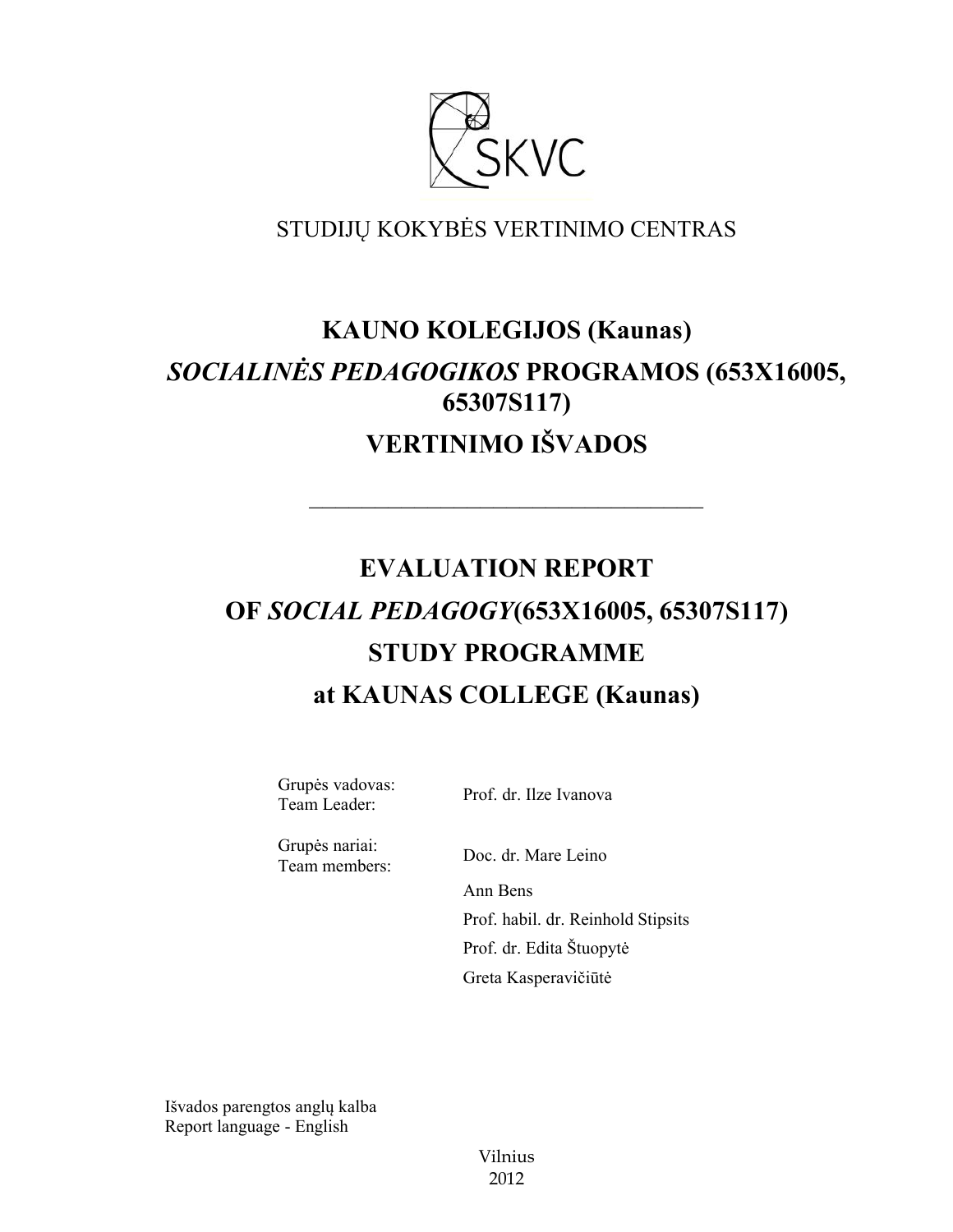# **DUOMENYS APIE ĮVERTINTĄ PROGRAMĄ**

| Studijų programos pavadinimas                           | Socialinė pedagogika                                      |
|---------------------------------------------------------|-----------------------------------------------------------|
| Valstybinis kodas                                       | 653X16005, 65307S117                                      |
| Studijų sritis                                          | Socialiniai mokslai                                       |
| Studijų kryptis                                         | Pedagogika                                                |
| Studijų programos rūšis                                 | Koleginės studijos                                        |
| Studiju pakopa                                          | Pirmoji                                                   |
| Studijų forma (trukmė metais)                           | Nuolatinė (3)                                             |
| Studijų programos apimtis kreditais                     | 180                                                       |
| Suteikiamas laipsnis ir (ar)<br>profesinė kvalifikacija | Pedagogikos profesinis bakalauras<br>Socialinis pedagogas |
| Studijų programos įregistravimo data                    | 2004-06-02, Nr. 832                                       |

#### **INFORMATION ON ASSESSED STUDY PROGRAMME**

–––––––––––––––––––––––––––––––

| Name of the study programme                            | Social pedagogy                                       |
|--------------------------------------------------------|-------------------------------------------------------|
| State code                                             | 653X16005, 65307S117                                  |
| Study area                                             | Social Sciences                                       |
| Study field                                            | Pedagogy                                              |
| Kind of the study programme                            | College studies                                       |
| Level of studies                                       | First                                                 |
| Study mode (length in years)                           | Full-time $(3)$                                       |
| Scope of the study programme in credits                | 180 credits                                           |
| Degree and (or)<br>professional qualifications awarded | Professional bachelor of Pedagogy<br>Social Pedagogue |
| Date of registration of the study programme.           | $2004 - 06 - 02$ , No. 832                            |

Studijų kokybės vertinimo centras

The Centre for Quality Assessment in Higher Education

 $\copyright$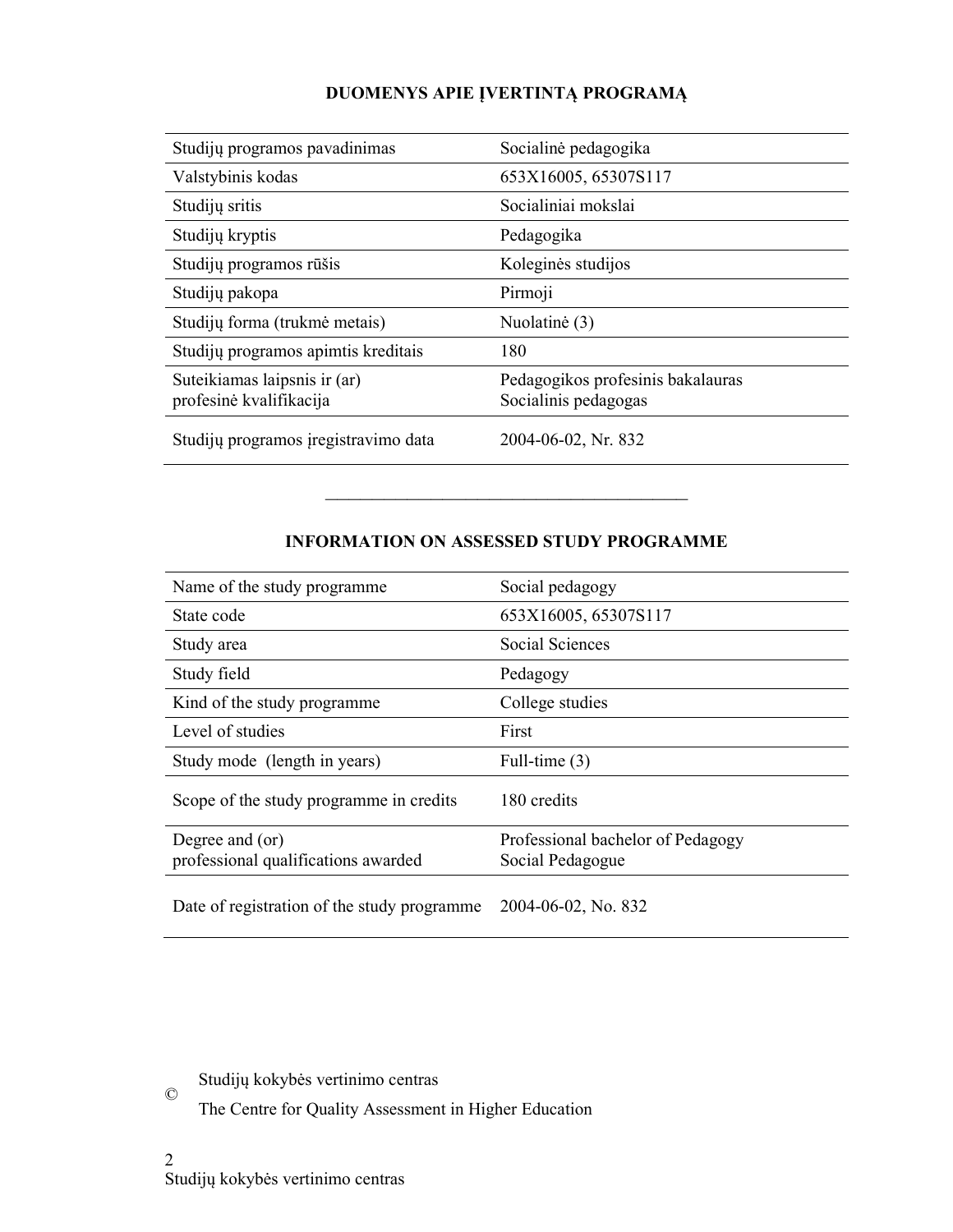# **CONTENTS**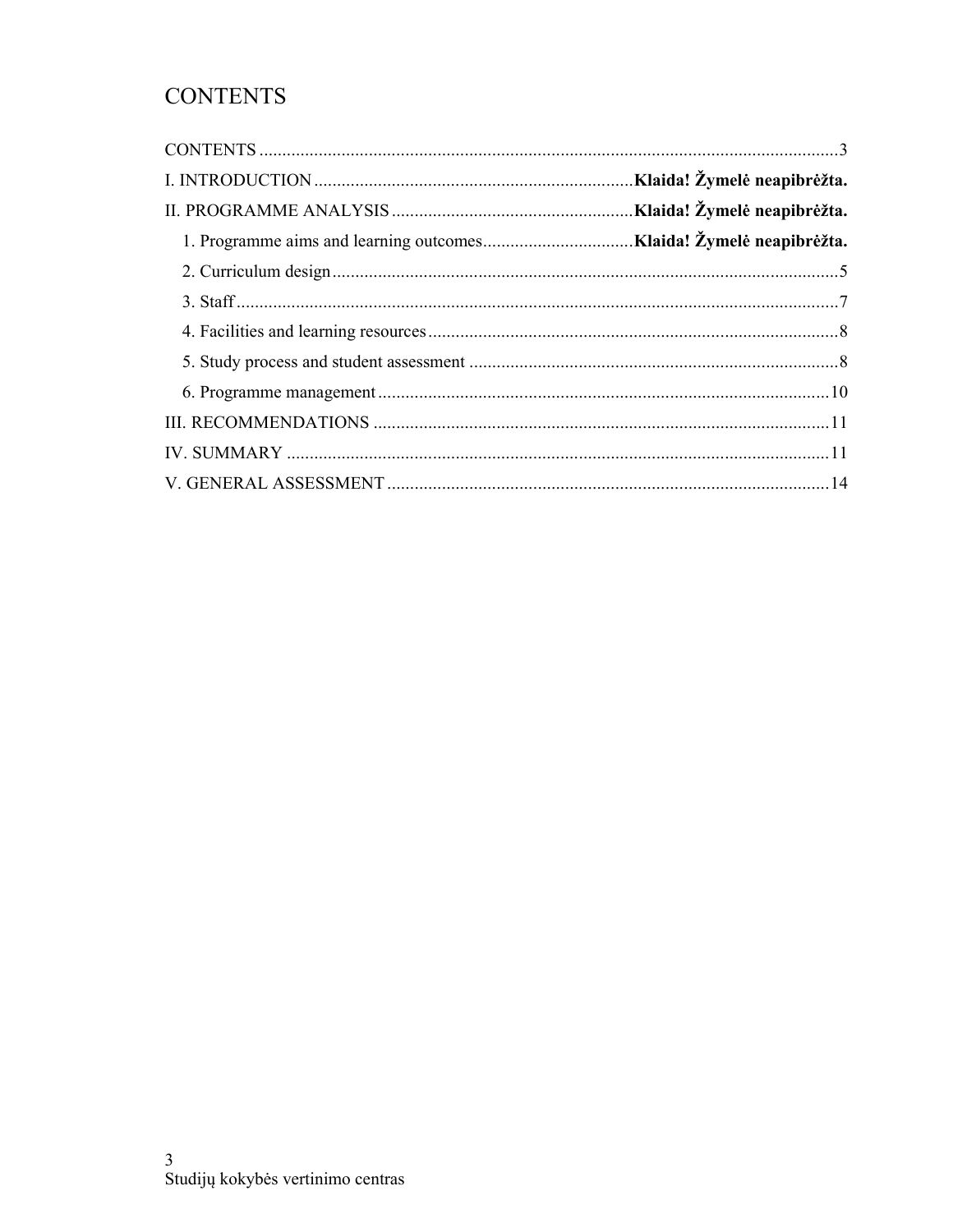#### INTRODUCTION

The subject of this paper is Social Pedagogy Professional Bachelor in Pedagogy and Qualification of a Social Pedagogue in **Kaunas' College (KK).** Since 2009, the studies of Social Pedagogy are organised not only in Kedainiai, but also in Kaunas. This proves that the programme is implemented in a flexible way and applicants' needs are taken into consideration. In 2009, 2 academic groups of the study programme of Social Pedagogy were formed. The Expert Team visited the Department in Kedainiai (not in Kaunas) on October 24, 2012. The site meetings with the administration of the faculty, self-assessment team, teaching staff, students, graduates and stakeholders were held related to the assessed programme. The findings of the Expert Team are outlined based on the self-assessment report submitted by Faculty, the observations made at the time of the visit, and the supplementary material received during the visit. In its work the International Programme Assessment Team (IPAT) was guided by the "Methodological guidelines for experts" developed by the Centre for Quality Assessment in Higher Education in Lithuania. In 2007, KK obtained the right to grant the Professional Bachelor Degree to successful graduates of the study programmes (Order of the Minister of Education and Science of the Republic of Lithuania, 02/02/2007 No. ISAK-157). There was no external assessment of the study programme of Social Pedagogy yet - it will be the first evaluation (October, 2012) of the curriculum of Social Pedagogy.

#### **II. PROGRAMME ANALYSIS**

#### 1. Programme aims and learning outcomes

Officially Kedainiai Faculty is a subdivision of Kaunas College, but in reality the Kaunas could be considered as the filial of Kedainiai at least in context the programme of social pedagogy is implemented.

The IPAT was impressed about the eagerness of staff who teaches in two different places. Since 2003, Kėdainiai Jonušas Radvila Faculty (KJRF), which is a subdivision of KAUNAS COLLEGE, organises studies and carries out applied scientific research. In this region social pedagogues are strongly needed, but according to SER the IPAT suggest to put into program more subjects about specific social pedagogical area – to justify the diploma of social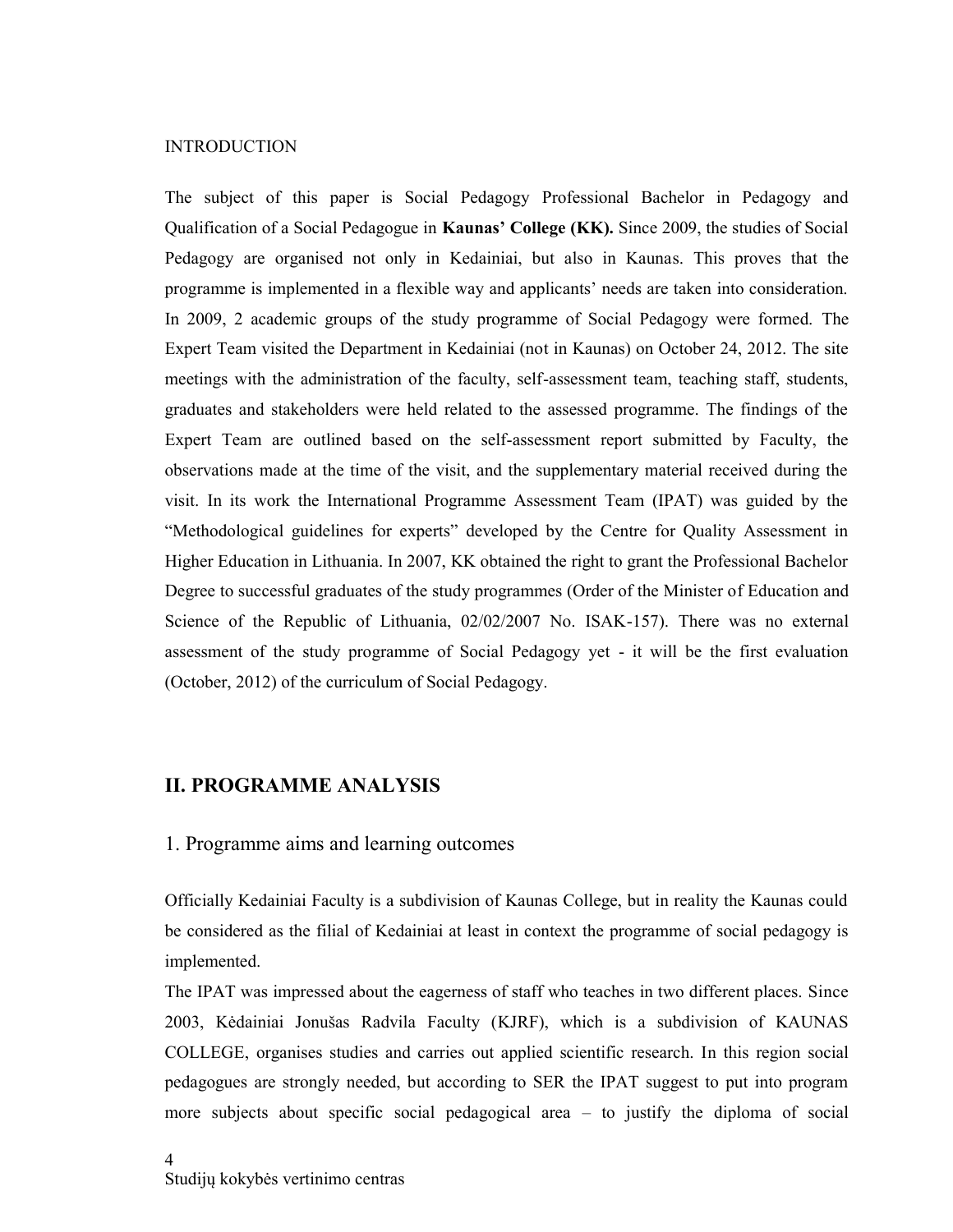pedagogues. In this field social competences *et al* social pedagogical subjects are needed, but now other (special) pedagogical and psychological subjects dominate. In study programme there are 12 learning outcomes that define the competences of a graduate of the study programme:

- 1. Being able to assess learners' close environment as well as define the need of preventive activities.
- 2. Being able to prepare and implement social and preventive projects and programmes.
- 3. Being able to estimate learners' needs and assess their social problems.
- 4. Being able to solve problems arising because of socio-cultural differences and social integration.
- 5. Being able to organize group activities with children belonging to risk group.
- 6. Being able to evaluate the efficiency of socio-educational impact on the learners.
- *7.* Being able to assess close social environment of learners'
- 8. Being able to organize social support to learners' families.
- 9. Being able to encourage positive lifestyle in a family.
- 10. Being able to communicate and cooperate with learners and other participants in the process of education.
- 11. Being able to investigate professional activities.
- 12. Being able to accumulate, organise and generalise information.

Some outcomes (nr 1, 2, 7, 8, and 9.) are not clear enough , some of them seem too similar and/or without real content.

And: if the general aim of study programme Social Pedagogy is to train students as critically minded and creative social pedagogues (as is written in Self-Assessment Report), the clearer description of both concepts is needed.

# 2. Curriculum design

According to IPAT the content and methods of the subject/modules are appropriate for achievement of the intended learning outcomes. The scope of the program is sufficient to ensure learning outcomes. The content of the program reflects the latest achievements in science, art and technologies. In SAR the compliance of the curriculum design with legislation is correct. But there are some problems connected with the content of curriculum. For example 24 credits are assigned to the studies of the theory and methodology of socio-educational work. 18 credits are assigned to the studies of education. The block of social pedagogy gives 21 credits. So, the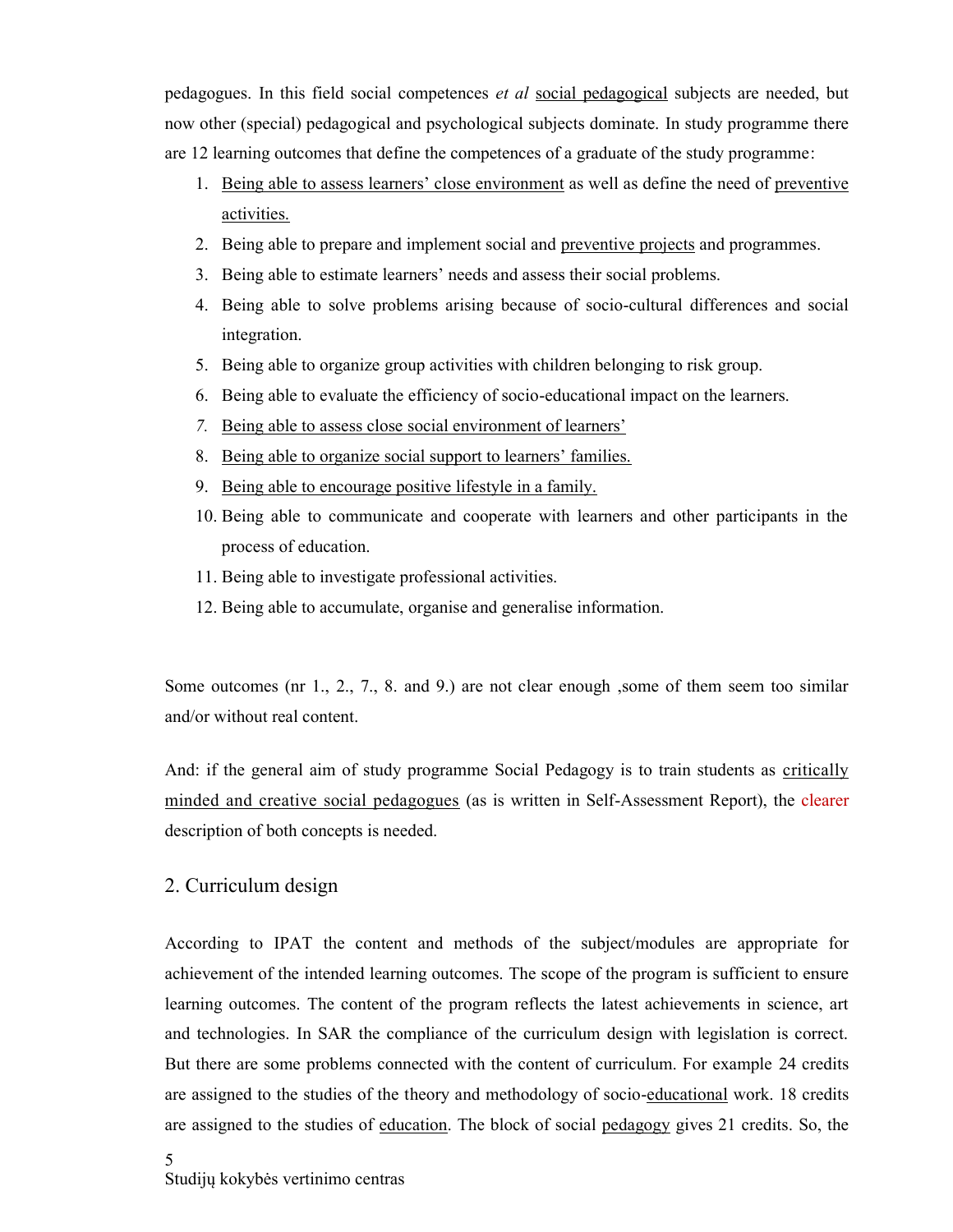difference between socio-educational work, education and social pedagogy is not clear enough. In study plan' in the block nr 1. is written that students must write the research paper on educational studies. But the headline of the block nr 2. is: subjects of the pedagogical studies. And the block nr 3. has the title: subjects of educational specialisation. The speciality of different blocks should be clearer.

According to comments of Kedainiai's staff, here one can recognize a translation error. But the IPAT had to work with materials sent from the college. And – if even there would be the concept "Pedagogical studies" in all 3 blocks, the difference of those blocks is still not clear enough.

Lets have a deeper look into curriculum:

*(1) 24 credits are assigned to the studies of the theory and methodology of socio-educational work. Students learn Theory and Methodology of Socio-educational Work, Socio-educational Work with Risk Groups, Socio-educational Work with the Family of a Disabled Child, Socialization of a Delinquent Personality, Social Education of the Disabled.*

The IPAT found the overlapping, because delinquent and disabled people belong both in to risk groups; and if methodology is about the practice of socio-educational work, separate extra subjects are not needed.

*(2) The block of social pedagogy (21 credits) includes Professional Ethics, Special Pedagogy, Social Pedagogy, Preventive Activities, and Forms of Organising Leisure Activities.*

According to IPAT special pedagogy is represented in (1) block, where disabled child is in the headline of more than one subjects. Social pedagogy means a lot more than special education and/or psychology.

*(3) Studies of psychology (18 credits) include General and Personality Psychology, Psychology of Normal and Abnormal Development, Social and Educational Psychology, Therapy of Art and Games.*

According to IPATs few from the (1) block students get a lot of information about the abnormality already.

The focus of this curriculum seems to be more in special pedagogy and psychology than in social pedagogy. The balance between different aspects of social pedagogy should be better.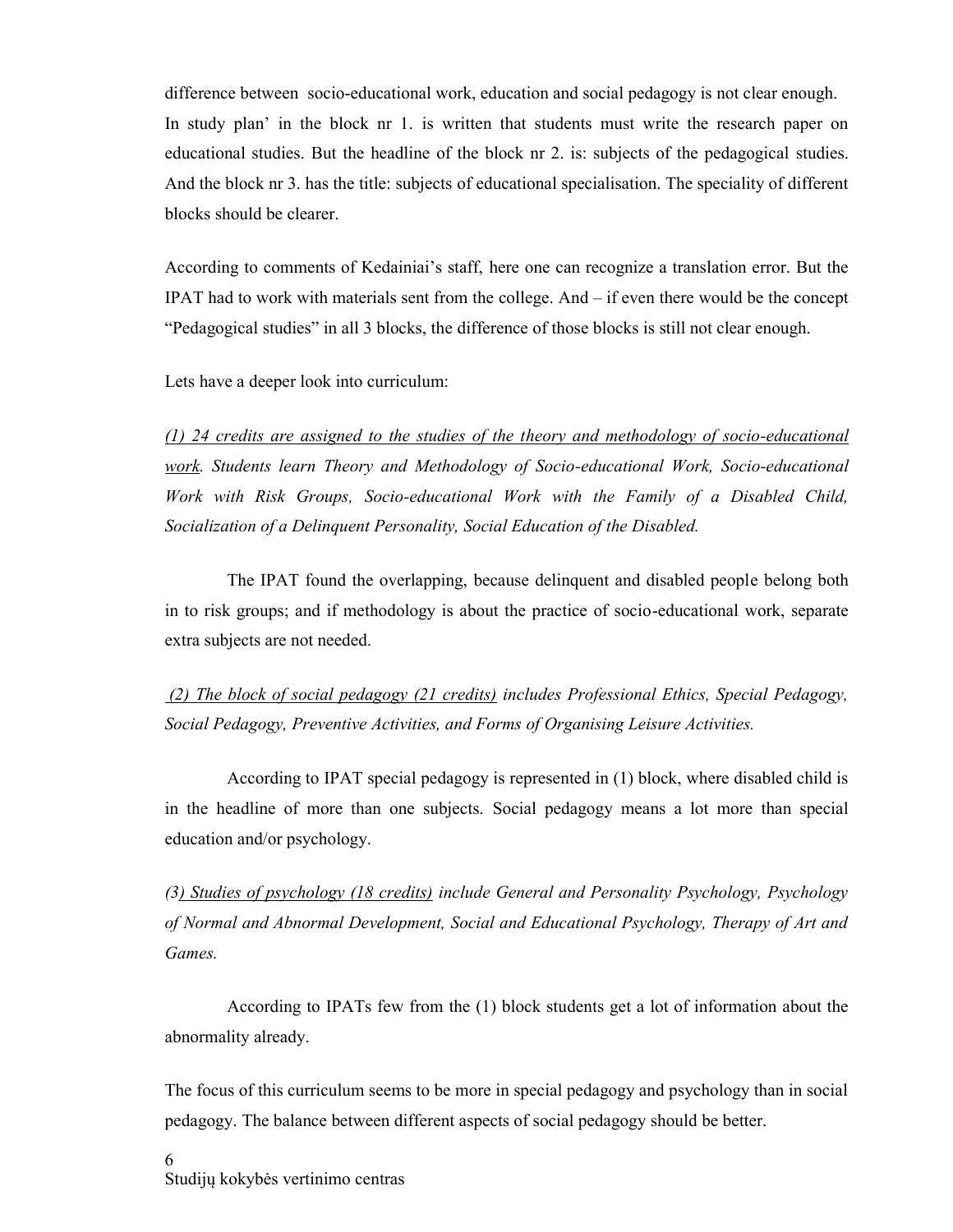The IPAT considers that according to regional policy it is important to prepare social pedagogues in every region of Lithuania (in Middle too). List of the most marketable professions compiled by LLE in 2011 shows that social pedagogues are in demand, i.e. there is a shortage of such specialists in the market.

The content of the study subjects is based on the implementations of aims of the study programme. In study programme of Social Pedagogy, study subjects are projected, and their aims and learning outcomes are adjusted in accordance with the learning outcomes of the programme and aims of the studies.

Generally speaking: the IPAT considers the presentation of study programme, learning outcomes and programme content sufficient, because students can cope in the practice places, and stakeholders have good responses about preparedness of the students of the study programme Social Pedagogy for practical work. The program is flexible enough and latest literature (about social pedagogy) is available in the library of Kedainai's College (but not in Kaunas).

#### 3. Staff

All lecturers working in the study programme have acquired at least MA or its equivalent. 13 lecturers (81%) working in the study programme are full-time employees. Only 3 (19%) work on part-time basis. In 2007-2011, the turnover of the academic staff was insignificant. The average age of academic staff is 45 years. All of the lecturers have three-year (or longer) teaching experience, so they have mastered the subjects they teach, combine theoretical knowledge with practical activities and personal experience. There are courses in institution for teachers.

During the visit the staff informed about their activities - in 2007-2011 lecturers took part in 56 seminars, 102 conferences in Lithuania and abroad, 25 courses and 12 internships. The staff confirmed that all lecturers have equal possibilities for formal and informal professional development: the timetable is adjusted, and the expenses of studies, courses and business trips are refunded. Lecturers and administration develop their competences depending on their needs. At the beginning of an academic year, each lecturer plans his/her academic activities and discusses the plan as well as various alternatives of professional development with the Head of the Department. During 2007-2011, 2 lecturers were awarded Doctor Degree, and 2 lecturers improved their competences in studies for Master Degree.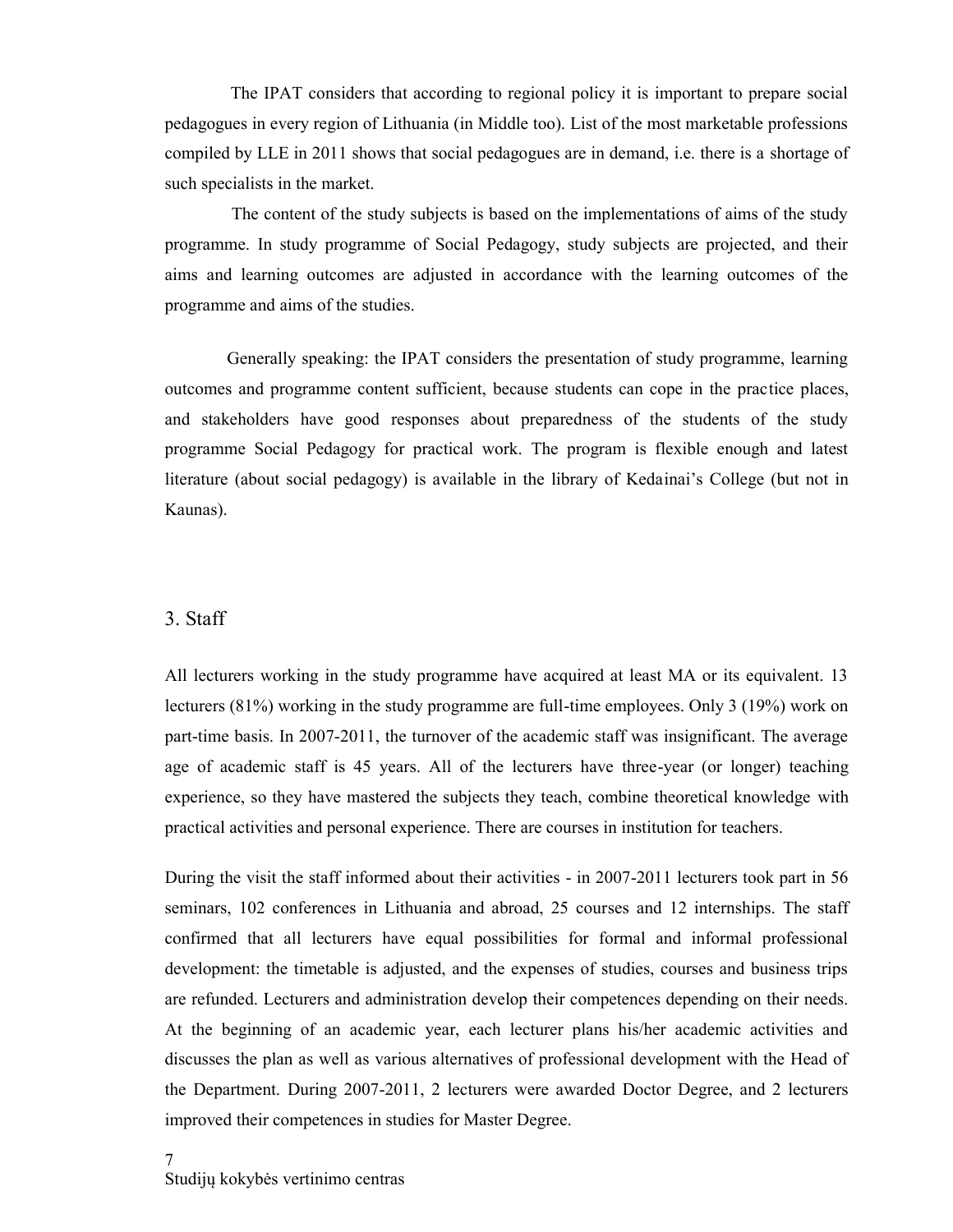### 4. Facilities and learning resources

According to SAR there are only some rooms in Kaunas for Kedainai's study program of Social Pedagogy. According to students responses they are not happy about the study environment in Kaunas: no specific library, not enough multi-media facilities, not enough possibilities to meet students from Kedainiai, problems with practical places; and electronic databases are not used.

Analysis of the places of practice shows that most students of Social Pedagogy (78.37%) find a place for a practice on their own, others (21.63%) choose from the list suggested by the Faculty. The supervisors of the practice are pedagogues who have sufficient qualifications and experience. The quality of the internship is warranted by continuous observation. But still students would like to have more intensive supervision.

During the site visit the academic staff of faculty demonstrated their 13 methodological publications. All of them are used for implementing the study programme of Social Pedagogy. They are used during the lectures and are useful for self-study. The publications can be borrowed home or used in the reading room. In 2010, all those publications were placed in the Internet. The problem is, that students in Kaunas should visit Kedainiai's library, because in Kaunas not much literature about social pedagogy is available. Students were not satisfied with it.

## 5. Study process and student assessment

In 2007-2009 there were no entrance examinations. The applicants of Social Pedagogy were admitted according to the competitive score. Since 2009, studies are financed in two ways, (1) applicants who wish to enter a higher education institution participate in a competition for a state-financed place; (2) applicants are invited to study on their own expenses. Since 2010, those who want to study Social Pedagogy and be state-financed have to take a motivation test. Applicants who do not take it or fail can study on their own expenses. The IPAT strongly suggest that the motivation test is needed even if the students pay themselves, because after graduation they all will work at school with children.

A lecture lasts for 2 academic hours; the breaks are 10 minutes long. One break, meant for lunch, is 30 minutes long. If the subject volume is 3 academic hours, they are set together, and the time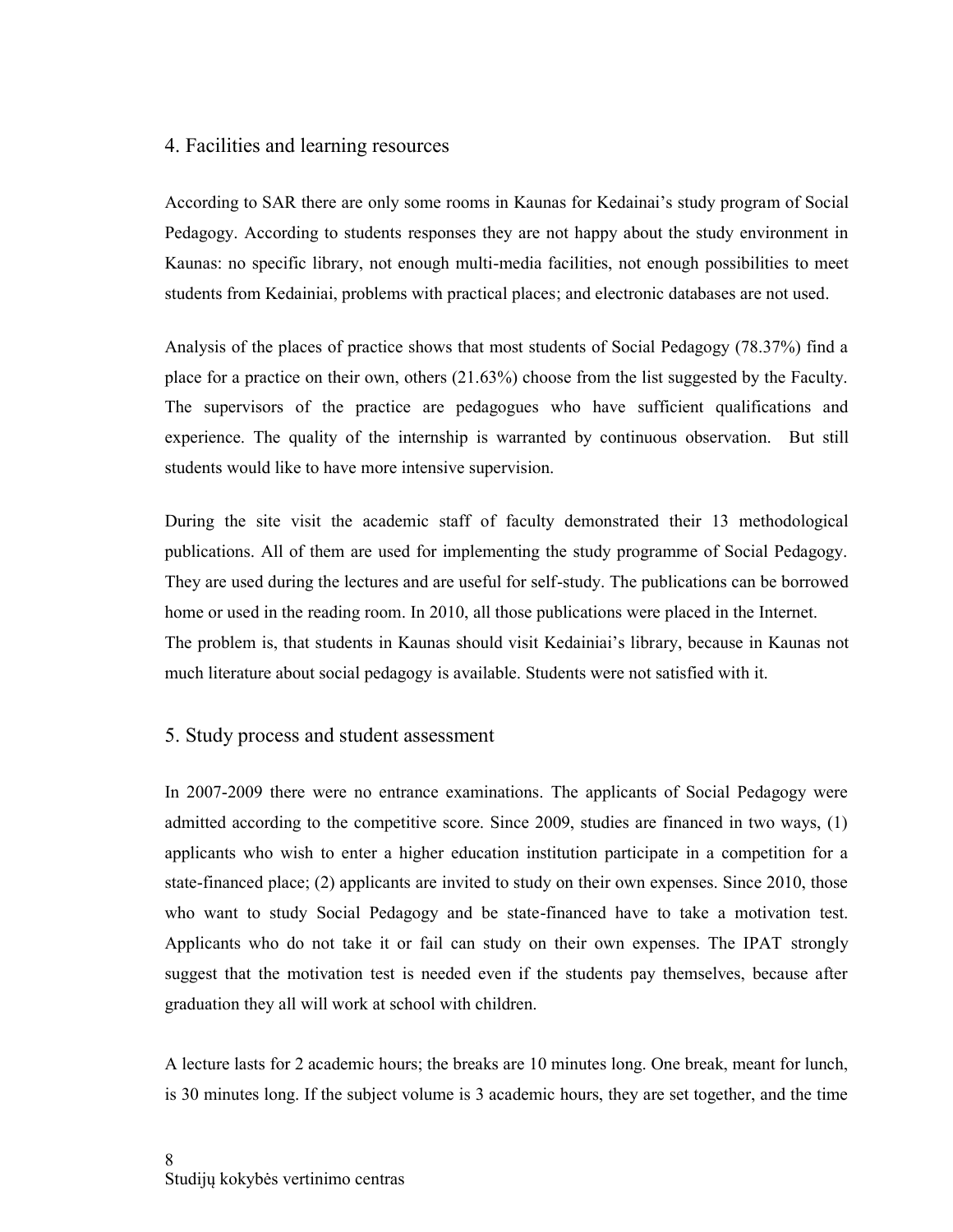of the break depends on the subject specifics or agreement between the lecturer and students. The number of lectures does not exceed 4 a day.

According to SAR and during discussions it turned out that students of Social Pedagogy in KK are not very active participants of Erasmus mobility programme because of poor knowledge of foreign languages.

According to students opinion, in Kaunas they feel a bit separated. They like, of course, the possibility to stay in Kaunas, but there is no common feeling/spirit (in context of social pedagogical study program). And, as was told already - there are not enough places for practice in Kaunas; and the supervision of practice should be more intensive (according to students' opinion). The IPAT talked with students from Kaunas College, and more than one student mentioned that they don't feel they belong to Kedainiai College (or any other college at all). They miss the (so called) students' life with extra-curriculum's activities.

The first-year students told the expert team that they undertake *Introduction to Studies*, which provides them with the knowledge of the management structure of KAUNAS COLLEGE; KAUNAS COLLEGE *Statute*; *Order of Implementing Studies at* KAUNAS COLLEGE and other issues related to the study process. Academic groups of students are tutored by appointed lecturers throughout all their study period.

During the site visit the expert's team learned that the forms of assessing final study achievements of a semester are examination, individual work or pass (credit). The principles of assessing part-time study achievements are the same as those applied to assessment of full-time students' achievements.

There are no students who completed their studies in Kaunas group as the first students started their studies in Social Pedagogy in 2009. So – because there are no graduates and no final theses yet in Kaunas, it was difficult to value the whole program completely (the IPAT has no information about the efficiency of the curriculum in Kaunas). But getting acquainted with Bachelor thesis in Kedainiai, the evaluation team came to the conclusion that much more attention has to be paid to the workout of Bachelor thesis, including the studies of foreign language sources and translation of Summary of the thesis. Teachers in both places are the same, so – the IPAT suggest to pay more attention to students final theses both in Kedainiai, and (in near future) in Kaunas also.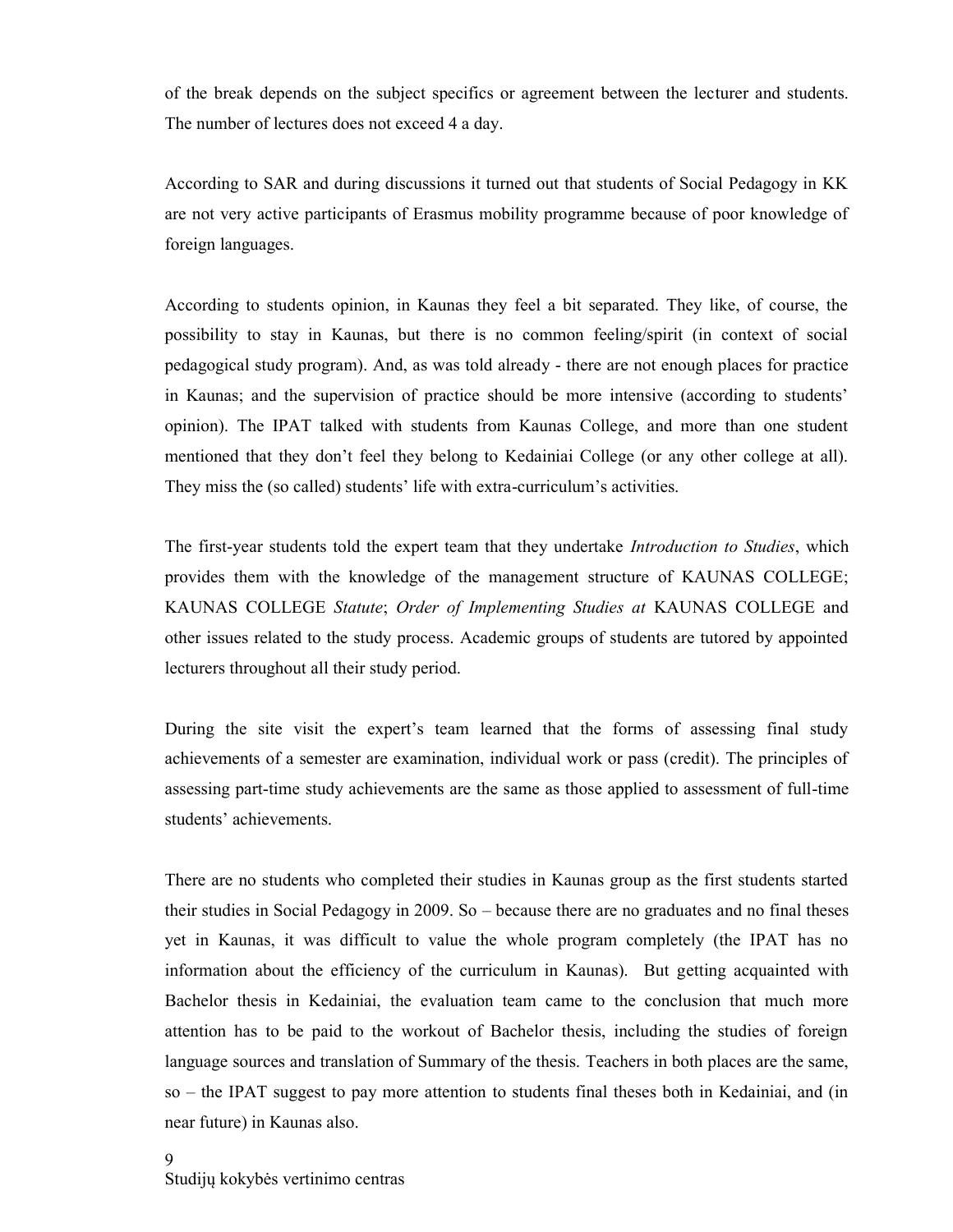The students during discussion with IPAT stressed that the employment possibilities for social pedagogues trained here should be quite good in Kaunas, after graduation.

## 6. Programme management

During the site visit the administration stressed that an important role in the management of the programme is played by the Committee of the Study Programme of Social Pedagogy (consisting of 9 members), which discusses and suggests for approval projects of updating (adjusting) the content of the study programme. The structure of the Committee was updated, and its activities were revitalised in 2011, when a shift was made to the new credit system based on ECTS methodology, and preparations for the accreditation of the study programme of Social Pedagogy commenced. The Academic and Students' Councils also analyse the quality of implementation of this study programme and provide recommendations for its improvement.

Students, academic staff and social partners have a possibility to provide recommendations concerning improvement of the study programme. Every year, the process of self-assessment takes place at all levels of KAUNAS COLLEGE (lecturer - Department - Faculty - College). It is based on the sustainability of the improvement of the performance and accountability. Each lecturer prepares a self-assessment report, in which he/she analyses students' achievements, their needs and expectations as well as his/her own annual performance achievements, and presents the self-assessment survey to the Head of the Department. During the site visit the expert's discovered that on the basis of the information acquired from students, lecturers improve the programmes of the subjects they teach. The quality assurance system is officially functioning: Kaunas College has a System of Quality Management. But the IPAT suggests to pay more attention to students voices: as far as students are not happy in Kaunas College, as to the premises, the use of technologies, library. This could be considered as important factor to ensure the quality of the programme.

#### **III. RECOMMENDATIONS**

1. Programme aims and learning outcomes must be clearer – there are some overlapping and confusing concepts.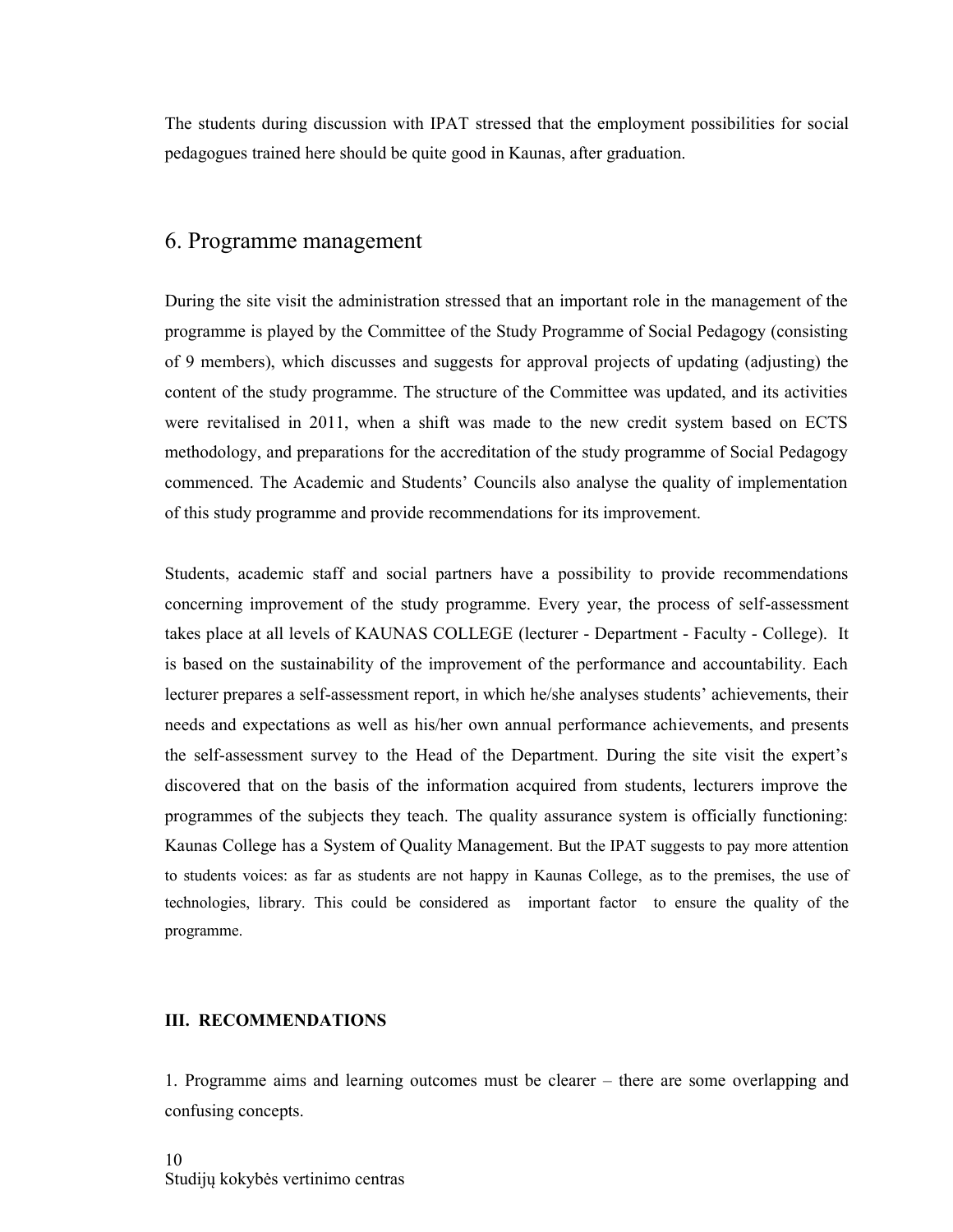2. According to students opinion the material resources in Kaunas should be better – students don't like the learning environment, poor library and technical facilities (in Kaunas College).

3. There are not enough places for practice in Kaunas; and the supervision of practice should be more intensive (according to students' opinion).

4. The motivation test is needed even for students who pay themselves for their study, because after graduation they all will work at school with children.

5. One possibility to increase the number of students might be to create some joint curriculums (as combination of professions): for example 'social pedagogue and teacher of foreign language' (or something else, because it makes the whole programme more attractive in the region).

6. Joint courses between Kaunas and Kedainiai (like video-conferences or video-lectures) distance education or learning materials in the Moodle could be of great use to optimize the study process and to add a common spirit.

7. It is necessary to work out the strategic plan to create the common spirit of Kaunas' and Kedainai College in context of the implementation of the programme of social pedagogy. Students have to have the feeling of belonging to one programme.

8. Social partners in Kaunas College are of high necessity for practical placement of students and should be involved in planning curriculum (and study process).

9. The Kaunas College's staff could be more involved in everything what happens in their college. Kedainiai's College showed initiative to bring the social pedagogy in to Kaunas, now they should get some real support from Kaunas also.

10. A special attention has to be paid to guarantee the internationalization process of studies, firstly improving the level of foreign language competences. This will be important in context of final theses also (in near future already).

#### **IV. SUMMARY**

According to the data of the Ministry of Education and Science of Lithuania, in academic year 2008–2009 there were 1,389 mainstream schools, employing 692 social pedagogues with a higher pedagogical education. So: there is a strong need in Lithuania of education of social pedagogues. There is also the need and interest from the point of the individuals to study closer to their homes.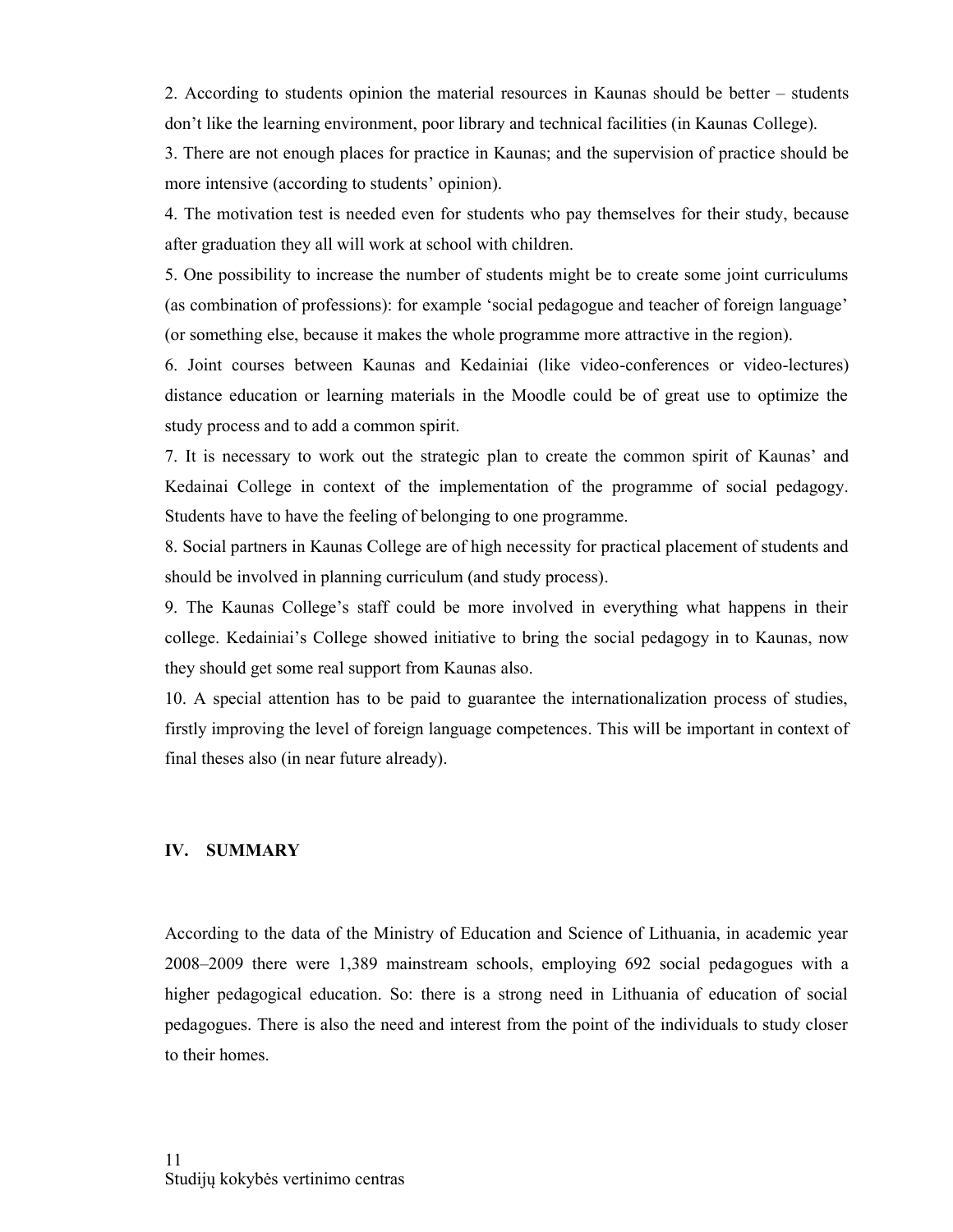The aim and learning outcomes are set. The corresponding methods and forms are chosen to reach the aim and outcomes. The content of the study subjects is based on the implementations of aims of the study programme. The volume of the courses is sufficient to reach the set goals and learning outcomes. Students can cope in the practice places. The program is flexible enough and latest literature (about social pedagogy) is available in the library of Kedainai's College, but not in Kaunas. Students are not very satisfied about this situation; no specific library, not enough multi-media facilities, not enough possibilities to meet students from Kedainiai, problems with practical places; and the supervision of practice should be more intensive (according to students opinion). Students also miss some joint activities where both Kedainiai's and Kaunas' people are involved.

It is advisable to stick to the unified terminology when speaking about aims and outcomes.

The staff of Kedainiai College (who teaches in Kaunas also) is very optimistic, eager to develop the programme according to the latest tendencies, wants to cope with different financial and social problems and does everything possible to develop the profession of social pedagogy. All of the lecturers working in the study programme have acquired MA or its equivalent. 3, i.e. 16%, are doctors of sciences. 16 lecturers (84%) working in the study programme are full-time employees. Only 3 (16%) work on part-time basis. Lecturers' qualification and practical teaching experience enables sustainable coherence of the theoretical and practical parts of the study programme. The staff develops regularly, tries to learn the experience of other countries and the latest tendencies in their field. It is quite young, the average age is 45.

The admission regulations are clear and understandable. The study process is organized in cycles, that satisfies students. It could be advisable to think about the use of Distance Education to attract more students and ensure the learning closer to living places. Contact and consultation hours are included into the timetable of students' lectures, which is designed and announced following *Order of Implementing Studies at KAUNAS COLLEGE*.

At the same time it is necessary to mention that there is a need to acquire better the foreign languages to promote the use of them in the study process. Getting acquainted with Bachelor thesis of Kedainiai's College, the evaluation team considers that much greater attention has to be paid to the workout of Bachelor thesis (in very near future of students of Kaunas College), including the studies of foreign language sources and translation of Summary of the thesis.

Studijų kokybės vertinimo centras 12 The College has to think about the internationalization of study process. According to SAR and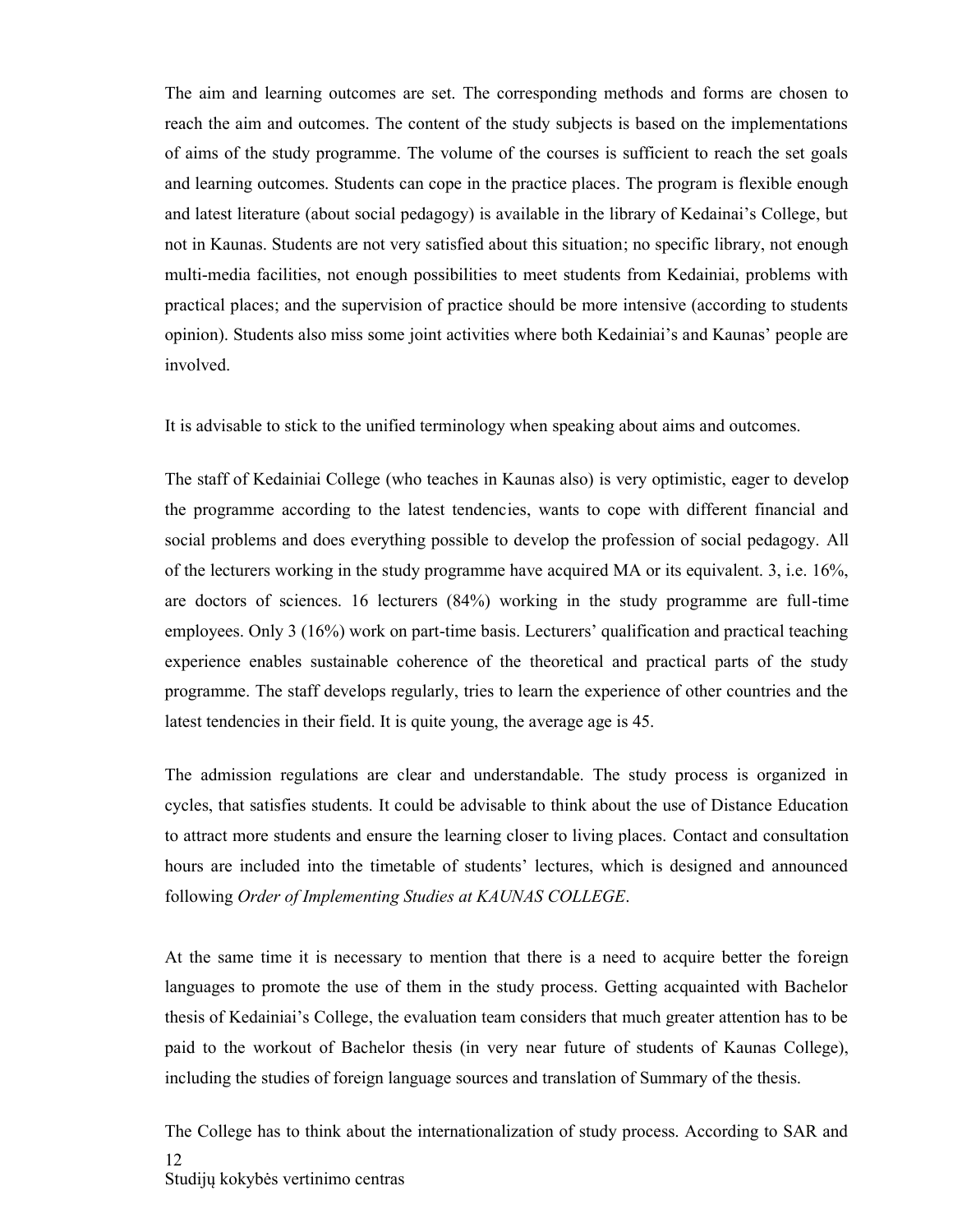during discussions it turned out that students of Social Pedagogy in KK are not very active participants of Erasmus mobility programme because of poor knowledge of foreign languages. In return as a result of preparing of teaching and learning materials for the study programme Social Pedagogy in English gave a rise of staff to partner organizations abroad (17 visits). The study process is managed according to the regulations of Kaunas College and Lithuania. The quality assurance system is functioning, but according to students responses there is still some space for improvement.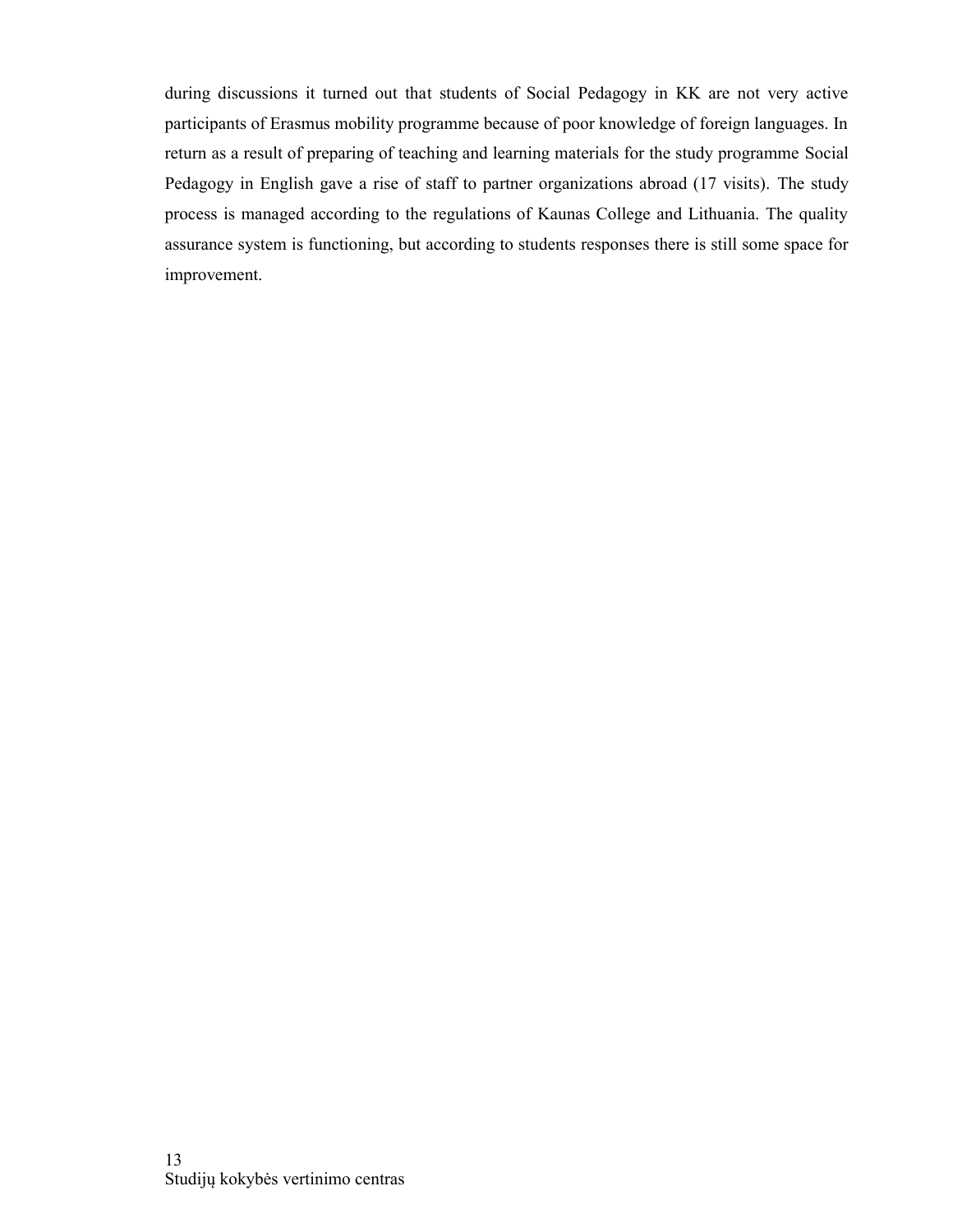#### V. GENERAL ASSESSMENT

The study programme Social Pedagogy (state code – 653X16005, 65307S117) at Kaunas College (Kaunas) is given **positive** evaluation.

| No. | <b>Evaluation Area</b>                                                                                     | <b>Evaluation Area</b><br>in Points* |
|-----|------------------------------------------------------------------------------------------------------------|--------------------------------------|
| 1.  | Programme aims and learning outcomes                                                                       |                                      |
| 2.  | Curriculum design                                                                                          |                                      |
| 3.  | <b>Staff</b>                                                                                               |                                      |
| 4.  | Material resources                                                                                         |                                      |
| 5.  | Study process and assessment (student admission, study process<br>student support, achievement assessment) |                                      |
| 6.  | Programme management (programme administration, internal quality<br>assurance)                             |                                      |
|     | <b>Total:</b>                                                                                              | 15                                   |

*Study programme assessment in points by fields of assessment*.

\*1 (unsatisfactory) - there are essential shortcomings that must be eliminated;

2 (satisfactory) - meets the established minimum requirements, needs improvement;

3 (good) - the field develops systematically, has distinctive features;

4 (very good) - the field is exceptionally good.

Grupės vadovas:<br>Team Leader:

Prof. dr. Ilze Ivanova

Grupės nariai: Team members: Doc. dr. Mare Leino

Ann Bens Prof. habil. dr. Reinhold Stipsits Prof. dr. Edita Štuopytė Greta Kasperavičiūtė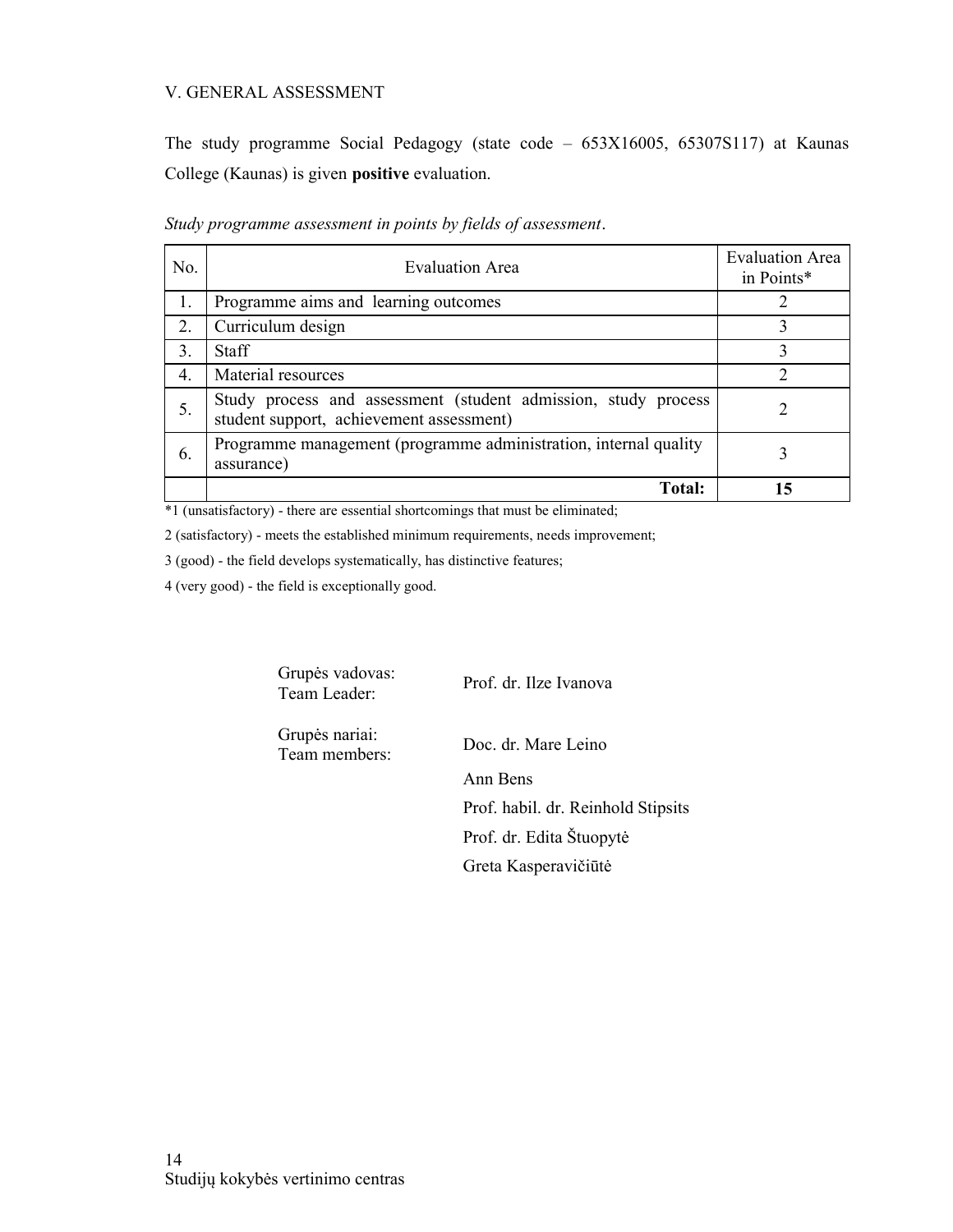**<...>**

## APIBENDRINAMASIS ĮVERTINIMAS

Kauno kolegijos studijų programa *Socialinė pedagogika* Kaune (valstybinis kodas – 653X16005, 65307S117) vertinama teigiamai.

| Eil.             | Vertinimo sritis                                 | <b>Srities</b>          |
|------------------|--------------------------------------------------|-------------------------|
| Nr.              |                                                  | įvertinimas,<br>balais* |
| 1.               | Programos tikslai ir numatomi studijų rezultatai | $\overline{2}$          |
|                  |                                                  |                         |
| 2.               | Programos sandara                                | 3                       |
| 3.               | Personalas                                       | $\overline{\mathbf{3}}$ |
| $\overline{4}$ . | Materialieji ištekliai                           | $\mathbf{2}$            |
| 5.               | Studijų eiga ir jos vertinimas                   | $\overline{2}$          |
| 6.               | Programos vadyba                                 | 3                       |
|                  | Iš viso:                                         | 15                      |

\* 1 - Nepatenkinamai (yra esminių trūkumų, kuriuos būtina pašalinti)

2 - Patenkinamai (tenkina minimalius reikalavimus, reikia tobulinti)

3 - Gerai (sistemiškai plėtojama sritis, turi savitų bruožų)

4 - Labai gerai (sritis yra išskirtinė)

#### **IV. SANTRAUKA**

Lietuvos švietimo ir mokslo ministerijos duomenimis, 2008–2009 mokslo metais buvo 1 389 pagrindinės mokyklos, kuriose dirbo 692 socialiniai pedagogai, turintys aukštąjį pedagoginį išsilavinimą. Taigi Lietuvoje yra labai didelis socialinių pedagogų poreikis. Taip pat yra poreikis ir atskirų asmenų pageidavimai dirbti arčiau namų.

Studijų rezultatai ir tikslai yra nustatyti. Jiems pasiekti pasirinkti atitinkami metodai ir formos. Studijų dalykų turinys yra paremtas studijų programos tikslų įgyvendinimu. Studijų apimtis yra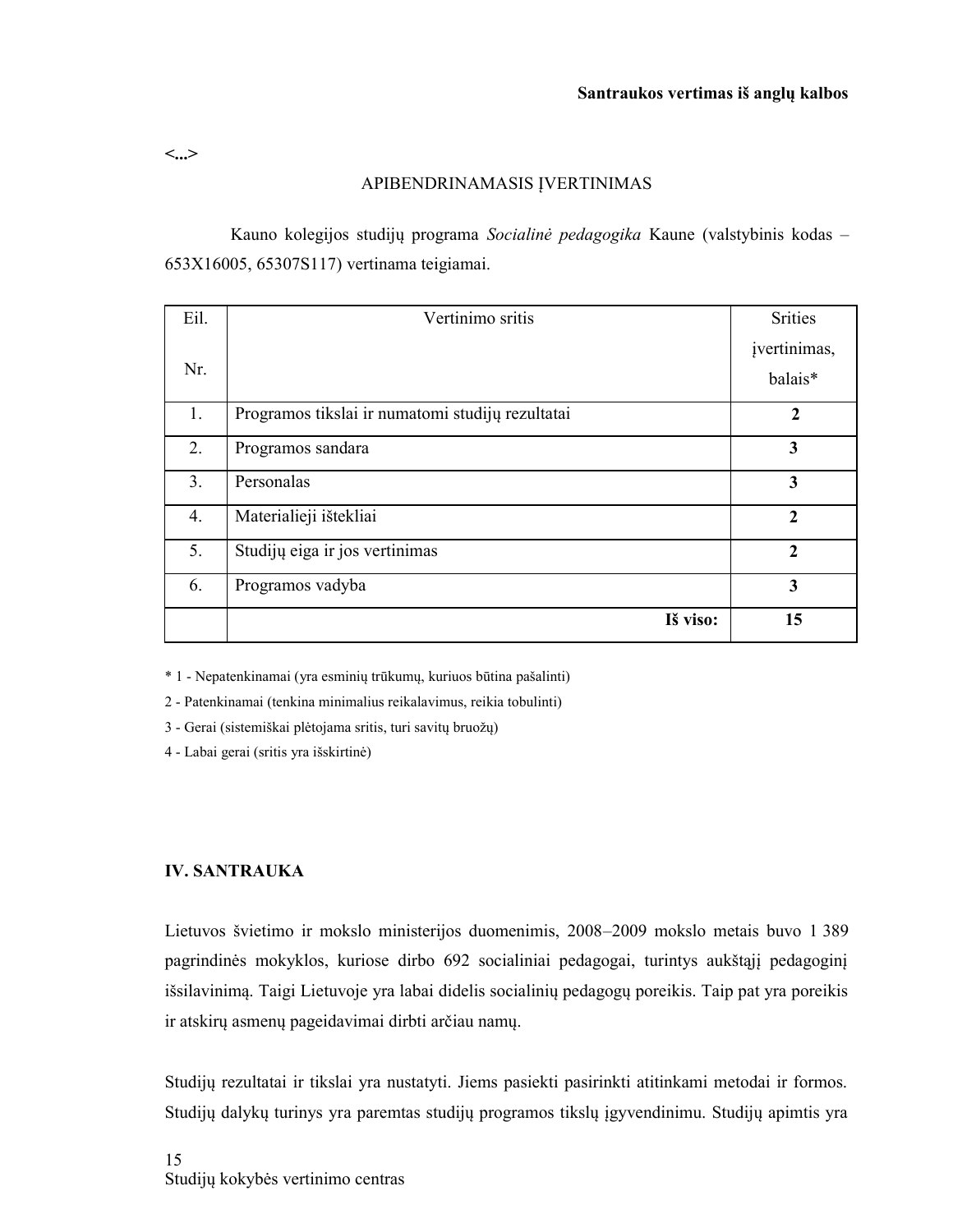pakankama, kad būtų pasiekti nustatyti tikslai ir studijų rezultatai. Studentai geba atlikti praktiką. Programa yra pakankamai lanksti; Kėdainių, priešingai nei Kauno, kolegijos bibliotekoje galima rasti naujausios socialinės pedagogikos literatūros. Studentai nėra labai patenkinti tokia padėtimi, nes nėra specializuotos bibliotekos, nepakanka daugialypės terpės (*multimedia*) priemonių, mažai galimybių susitikti su studentais iš Kėdainių, kyla problemų su praktika; be to, studentų nuomone, praktikos vadovai turėtų labiau kuruoti studentus. Studentai taip pat pasigenda bendros veiklos, kurioje kartu dalyvautų studentai iš Kėdainių ir Kauno.

Rekomenduojama kalbant apie studijų tikslus ir rezultatus vartoti vienodą terminologiją.

Kėdainių kolegijos dėstytojai (taip pat dėstytojaujantys Kaune) yra labai optimistiški, aktyviai tobulina programą pagal naujausias tendencijas, siekia išspręsti įvairias finansines ir socialines problemas, daro viską, kas įmanoma, siekdami gerinti socialinės pedagogikos profesiją. Visi studijų programoje dirbantys lektoriai turi magistro arba jį atitinkantį laipsnį. Trys iš jų, tai yra 16 %, yra mokslų daktarai. Studijų programos 16 lektorių (84 %) dirba visą etatą. Tik trys iš jų (16 %) dirba ne visu etatu. Lektorių kvalifikacija ir praktinė dėstymo patirtis užtikrina, kad teorinė ir praktinė studijų programos dalis įgyvendinama kartu ir nuosekliai. Dėstytojai nuolat tobulinasi, stengiasi išmokti kitų šalių patirties ir domisi naujausiomis savo srities tendencijomis. Dėstytojai yra gana jauni: vidutinis jų amžius siekia 45 metus.

Priėmimo taisyklės yra aiškios ir suprantamos. Studijų procesas organizuojamas ciklais, tai studentus tenkina. Rekomenduotina pagalvoti apie nuotolinio švietimo panaudojimą siekiant pritraukti daugiau studentų ir užtikinti, kad jų mokymosi vieta būtų arčiau gyvenamosios vietos. Į studentų paskaitų tvarkaraštį įtrauktos ir priėmimo bei konsultacijų valandos, kurios yra skiriamos ir skelbiamos vadovaujantis *KAUNO KOLEGIJOS studijų įgyvendinimo tvarka*.

Kartu būtina paminėti, kad reikia geriau mokyti užsienio kalbų ir skatinti jas vartoti studijų procese. Susipažinusi su Kėdainių studentų baigiamaisiais darbais, vertinimo grupė mano, kad žymiai daugiau dėmesio reikia skirti jų rašymui (netolimoje ateityje, kalbant apie Kaune besimokančius studentus), be to, reikia į baigiamąjį darbą įtraukti jo santraukos vertimą ir naudotų šaltinių užsienio kalba sąrašą.

Kolegija turi pagalvoti apie tai, kaip užtikrinti studijų proceso reikšmę tarptautiniame lygyje. Tiriant savianalizės suvestinę ir vykstant diskusijoms paaiškėjo, kad Kauno kolegijos socialinės pedagogikos studentai nelabai aktyviai dalyvauja "Erasmus" mobilumo programoje, nes menkai moka užsienio kalbas. Todėl rengiant socialinės pedagogikos mokymo ir mokymosi priemones